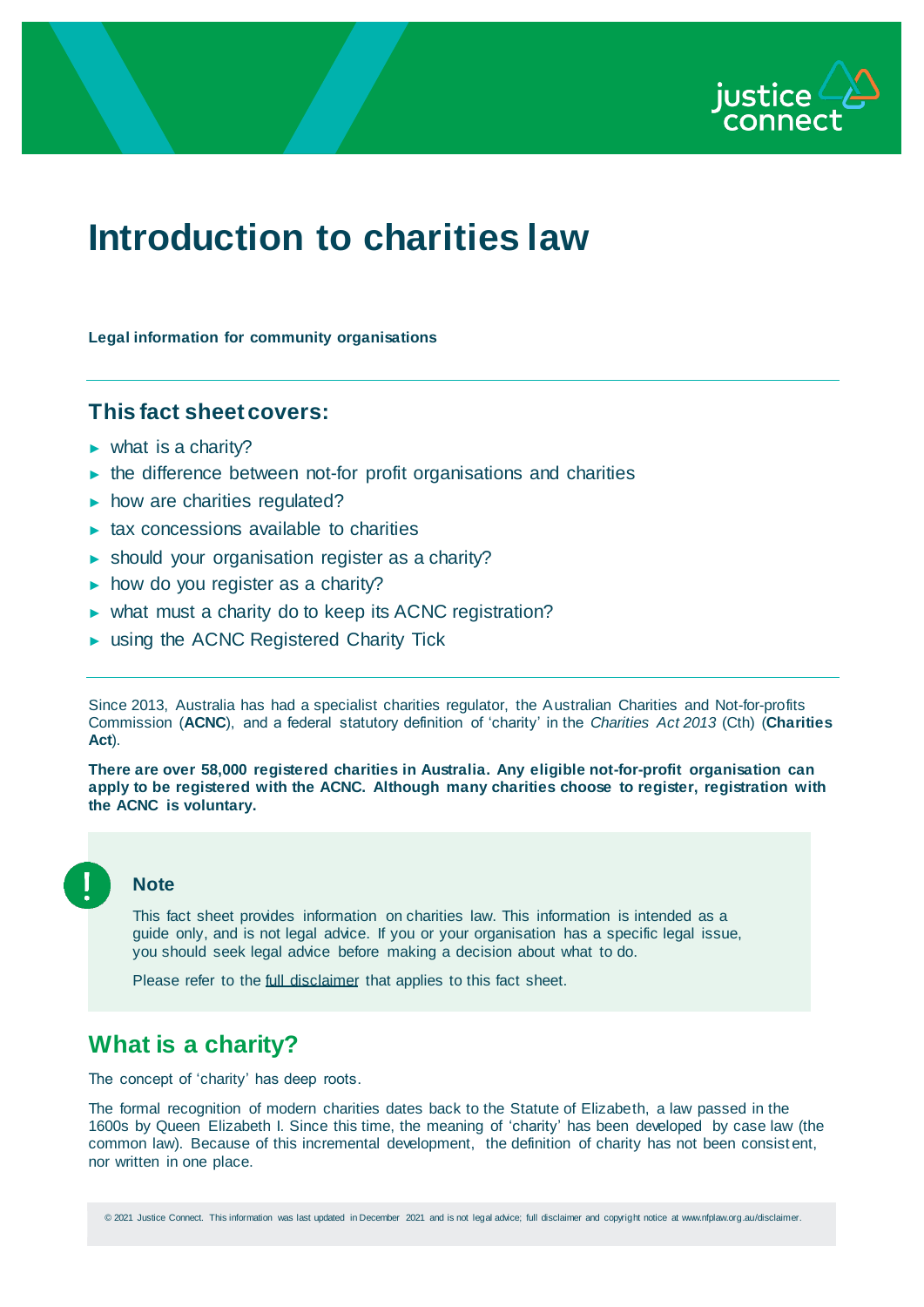The Australian Charities Act came into effect on 1 January 2014 and introduced statutory definitions for 'charity' and 'charitable purposes'.

The ACNC uses these definitions to decide whether a not-for-profit organisation qualifies to be registered as a charity.

#### **According to the Charities Act, a charity is an entity which:**



This is explained in more detail below.

## **How does an organisation qualify to register as a charity?**

Under the Charities Act, a 'charity' means:

#### **1. an entity (group or organisation) which is not-for-profit**

To become a registered charity, your organisation must be not-for-profit. Any profit made by a not-for-profit organisation can only be used to further the aims or purposes of the organisation. It can't be shared between shareholders or members. That means all the profits are put back into the organisation to continue to pay for its activities and functions and to achieve its mission.

Not-for-profits must have suitable 'not-for-profit' and winding up clauses in their constitutions or rules to show they are not-for-profit, or have some other way to show that they are not-for-profit (for example, they are a religious institution).

## **Related resources**

For more information, see [our fact sheet on what it means to be a not-for-profit organisation.](https://www.nfplaw.org.au/beforeyoustart)

The Australian Tax Office (**ATO**[\) has also published useful information about not-for-profit](https://www.ato.gov.au/Non-profit/Getting-started/In-detail/Induction-package/Induction-package-for-not-for-profit-administrators/)  [organisations.](https://www.ato.gov.au/Non-profit/Getting-started/In-detail/Induction-package/Induction-package-for-not-for-profit-administrators/)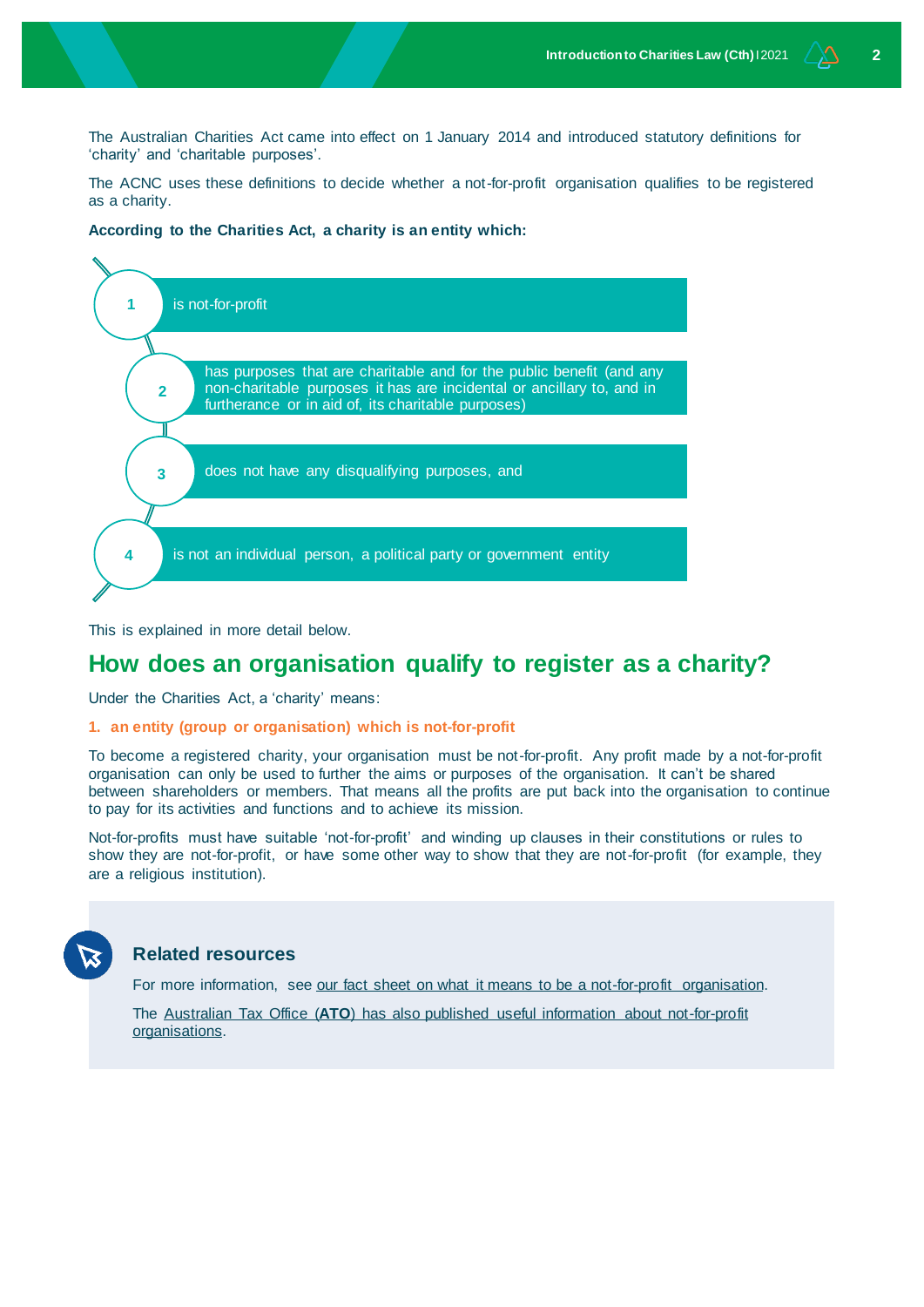## **Example of a 'not-for-profit' clause**

*The assets and income of the organisation shall be applied solely to further its objects and no portion shall be distributed directly or indirectly to the members of the organisation*  except as genuine compensation for services rendered or expenses incurred on behalf of *the organisation.*

## **Example of a winding up clause**

*If, upon the winding up or dissolution of the company after the satisfaction of all its debts and liabilities, there remains any property, this property must not be paid to or distributed among the members. Instead, this property must be given or transferred to some other organisation or organisations having:*

- *objects similar to the objects of the company, and*
- *a constitution which prohibits the distribution of its income and property among its members to an extent at least as great as is imposed on the company under this constitution*

(The winding up clause example is taken from Justice Connect's constitution)

#### **2. an entity (group or organisation) all of whose purposes are 'charitable purposes' for the public benefit, or incidental or ancillary to, and in furtherance or in aid of, such purposes**

The Charities Act sets out a list of **charitable purposes**. While the list is not exhaustive, it does list the main charitable purposes, including some that were previously not clearly included in the case law definition of 'charity'.

#### **Charitable purposes in the Charities Act:**

- advancing health, education, religion, culture or the natural environment
- advancing social or public welfare (including the relief of poverty, caring for and protecting young people, providing child care services and certain disaster relief activities)
- advancing the security or safety of Australia or the Australian public
- promoting or protecting human rights
- preventing or relieving the suffering of animals
- promoting reconciliation, mutual respect and tolerance between groups of people in Australia
- promoting or opposing a change to any matter established by law, policy or practice in Australia or another country, in furtherance or protection of one or more of the above purposes, and
- any other purpose beneficial to the general public that may be reasonably regarded as analogous to, or within the spirit of, the above purposes

#### **For the public benefit:**

The ACNC will consider an organisation's purposes are for the '**public benefit**' if, in accordance with the Charities Act:

- achieving the purpose would be of public benefit, and
- the purpose is directed to a benefit that is available to members of the general public or to a sufficient section of the general public (considering the overall size of that section and the number of people to whom the purpose is relevant)

The following purposes continue to be presumed to be for the public benefit, (as they were under the old law):

- relieving poverty, distress or disadvantage
- the needs of the aged and impotent
- advancing education, and
- advancing religion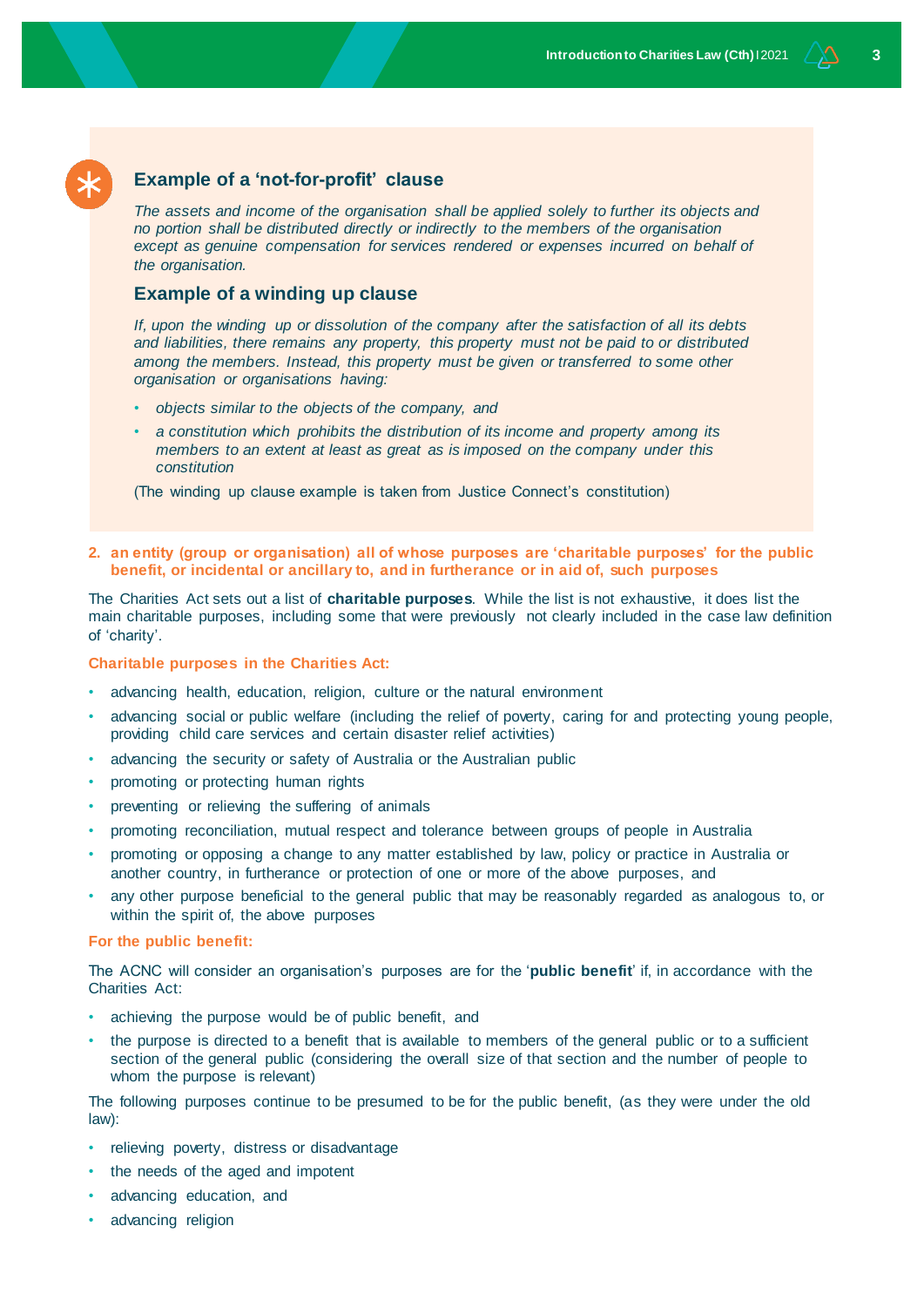## **Example**

A charity with a purpose of providing health services to Aboriginal Australians will have purposes for the public benefit. Although the service is only directed to Aboriginal Australians (rather than the whole Australian public), the section of the public is broad enough to satisfy the public benefit test.

See also the [ACNC Commissioner Interpretation Statement on Indigenous Charities.](https://www.acnc.gov.au/tools/guidance/commissioners-interpretation-statements/indigenous-charities)

#### **3. an entity (group or organisation) which does not have any disqualifying purposes**

The ACNC will not register a charity that has a '**disqualifying purpose**'. The Charities Act defines a 'disqualifying purpose' as engaging in or promoting activities which are unlawful or contrary to public policy, or promoting or opposing a political party or candidate.



#### **Example**

An organisation set up to lobby for the election of Liberal Party politicians in Federal Victorian seats would have purposes that disqualify the organisation from being a charity.

It's not a disqualifying purpose if an organisation's purpose is to distribute information, or advance debate, about the policies of political parties or candidates.

### **Example**

An organisation, to support its main purpose of advancing health care for aged Australians, may also have a purpose of scrutinising the health policies of political parties. The scrutinising purpose would not be a disqualifying purpose.

#### **4. an entity (group or organisation) which is not an individual person, a political party or government entity**

A charity can't be one person, a political party or a government body or organisation. Charities are usually incorporated not-for-profits (such as companies limited by guarantee or incorporated associations), trusts or funds. Charities don't have to be incorporated, but remember that groups must be able to s how they are not-for-profit (which would often require some kind of documentation, like rules or a trust deed).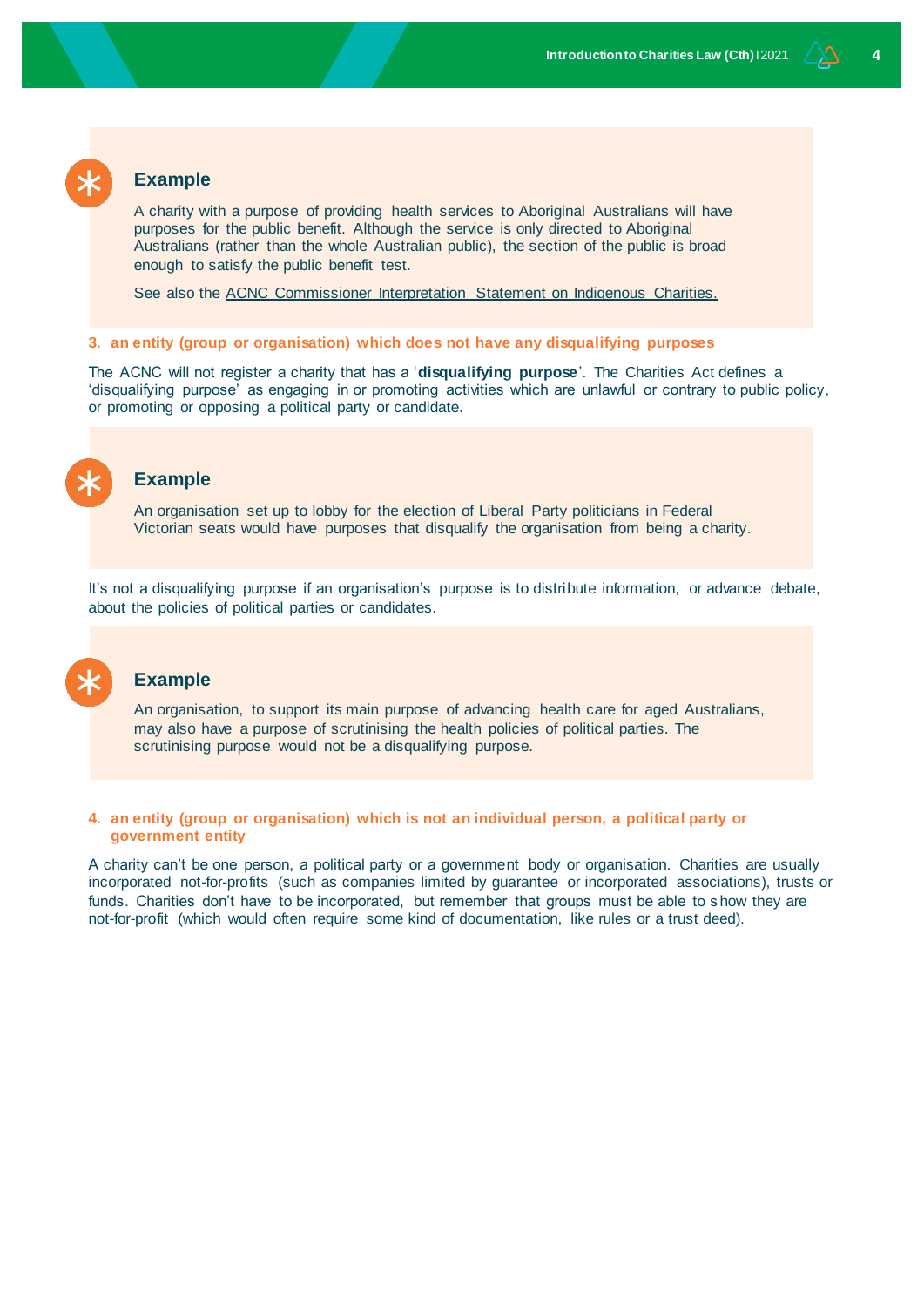## **The difference between charities and not-for-profit organisations**

Being a not-for-profit and being a charity are **not** the same thing.

Charities are a subset of not-for-profit organisations. All charities are not-for-profit organisations, but not all not-forprofit organisations are charities.

The key benefit of being a charity is being eligible to apply for charitable tax concessions, as well as benefits associated with the public's perception and trust of registered charities.



## **How are charities regulated?**

## **The ACNC**

The ACNC is the regulator of Australian charities. Charities must apply to be registered with the ACNC if they want to access federal government charitable tax benefits, concessions or exemptions.

Once registered, a charity must report to the ACNC. The reporting required depends on a charity's size. The ACNC is responsible for:

- assessing whether a group is a 'charity'
- registering charities on the ACNC charities register, and
- making sure registered charities meet all their obligations, such as:
	- meeting charity reporting requirements
	- complying with governance standards, and
	- complying with external conduct standards

#### **Note**

Registration with the ACNC is voluntary, but it is necessary to access federal government charitable tax concessions.

The ACNC has published a [statement setting out its regulatory approach,](https://www.acnc.gov.au/raise-concern/regulating-charities/acnc-regulatory-approach-statement) which explains to charities and other stakeholders how they will regulate charities and helps ACNC staff make appropriate decisions.

The ACNC maintains a register (known as the Charity Register), which contains information about charities for the public to search. You ca[n search the register on the ACNC's website.](https://www.acnc.gov.au/charity/programs/map)



#### **Note**

ACNC charity determination does not bind state and territory governments. So, an organisation may be considered to be a charity under the Charities Act, but might not meet the definition of charity under a state or territory law.

This may have implications for an organisation  $-$  for example, in relation to state or territory tax laws. For more information, see our fact sheets on state tax exemptions.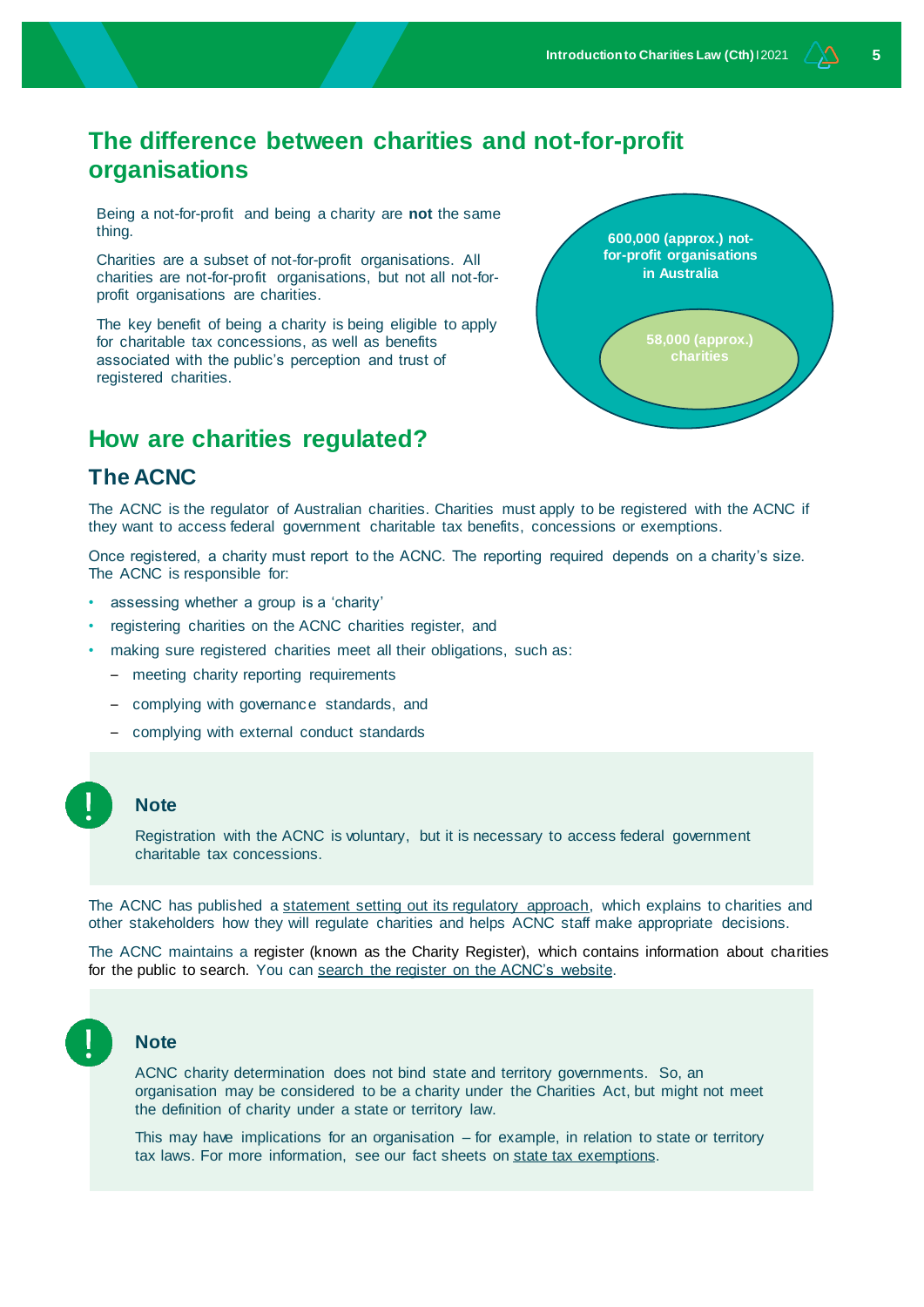## **Reporting**

The ACNC, as a federal government body, operates under federal laws. Organisations incorporated under state legislation, such as incorporated associations, are in certain cases required to report to both their state regulator and the ACNC if they are a charity.

Most states and territories have simplified (or are in the process of simplifying) these reporting requirements. In these states and territories, incorporated associations generally only have to report to the ACNC. In Queensland, incorporated associations must still report to both the state regulator and the ACNC. See the ACNC's website for more information on [state and territory reporting requirements.](https://www.acnc.gov.au/about/red-tape-reduction)

Companies limited by guarantee (which are incorporated under federal law) generally only need to report to the ACNC if they are a registered charity. See the ACNC's website for more information on the [reporting](https://www.acnc.gov.au/for-charities/manage-your-charity/other-regulators/companies-limited-guarantee)  [requirements of companies limited by guarantee.](https://www.acnc.gov.au/for-charities/manage-your-charity/other-regulators/companies-limited-guarantee)

Organisations accessing charitable tax concessions must report to the Australian Taxation Office **(ATO)**  about tax concessions, through the Business Activity Statements (**BAS**) system. See the [ATO's webpage](https://www.ato.gov.au/business/business-activity-statements-(bas)/)  [on submitting a BAS.](https://www.ato.gov.au/business/business-activity-statements-(bas)/)

Organisations endorsed for certain deductible gift recipient (**DGR**) categories may also have obligations to report to government departments that administer them. There are four DGR categories currently administered by other government departments:

- **[Register of Cultural Organisations](https://www.ato.gov.au/Non-profit/Getting-started/In-detail/Types-of-DGRs/Register-of-Cultural-Organisations/)**
- [Environmental Organisations](https://www.ato.gov.au/Non-profit/Getting-started/In-detail/Types-of-DGRs/Environmental-organisations/)
- [Harm prevention charities,](https://www.ato.gov.au/Non-profit/Getting-started/In-detail/Types-of-DGRs/Harm-prevention-charities/) and
- [Overseas aid funds](https://www.ato.gov.au/Non-profit/Getting-started/In-detail/Types-of-DGRs/Overseas-aid-funds/)

#### **Note**

There is planned reform to transfer the administration of these categories to the ATO and ACNC, however this has been interrupted by the COVID-19 pandemic.

For more information on DGR reform see the [ATO's webpage on this.](https://www.ato.gov.au/General/New-legislation/In-detail/Other-topics/Not-for-profit/Deductible-gift-recipient-reform/)



#### **Related Not-for-profit Law resource**

For more information about reporting obligations of charities, go to our reporting to government [webpage.](http://www.nfplaw.org.au/reporting)

## **Responsible persons**

Charities must provide details of the charity's 'responsible persons' when they register with the ACNC.

'Responsible persons' are normally trustees, directors or committee members. Once registered, 'responsible persons' have obligations to the charity and to the ACNC, and their names are listed on the ACNC register. These obligations relate particularly to the [governance standards](https://www.acnc.gov.au/for-charities/manage-your-charity/governance-hub/governance-standards) that apply to charities.



#### **Related resource**

For more information on responsible persons, go to [the ACNC's website.](https://www.acnc.gov.au/tools/factsheets/responsible-persons-board-or-committee-members)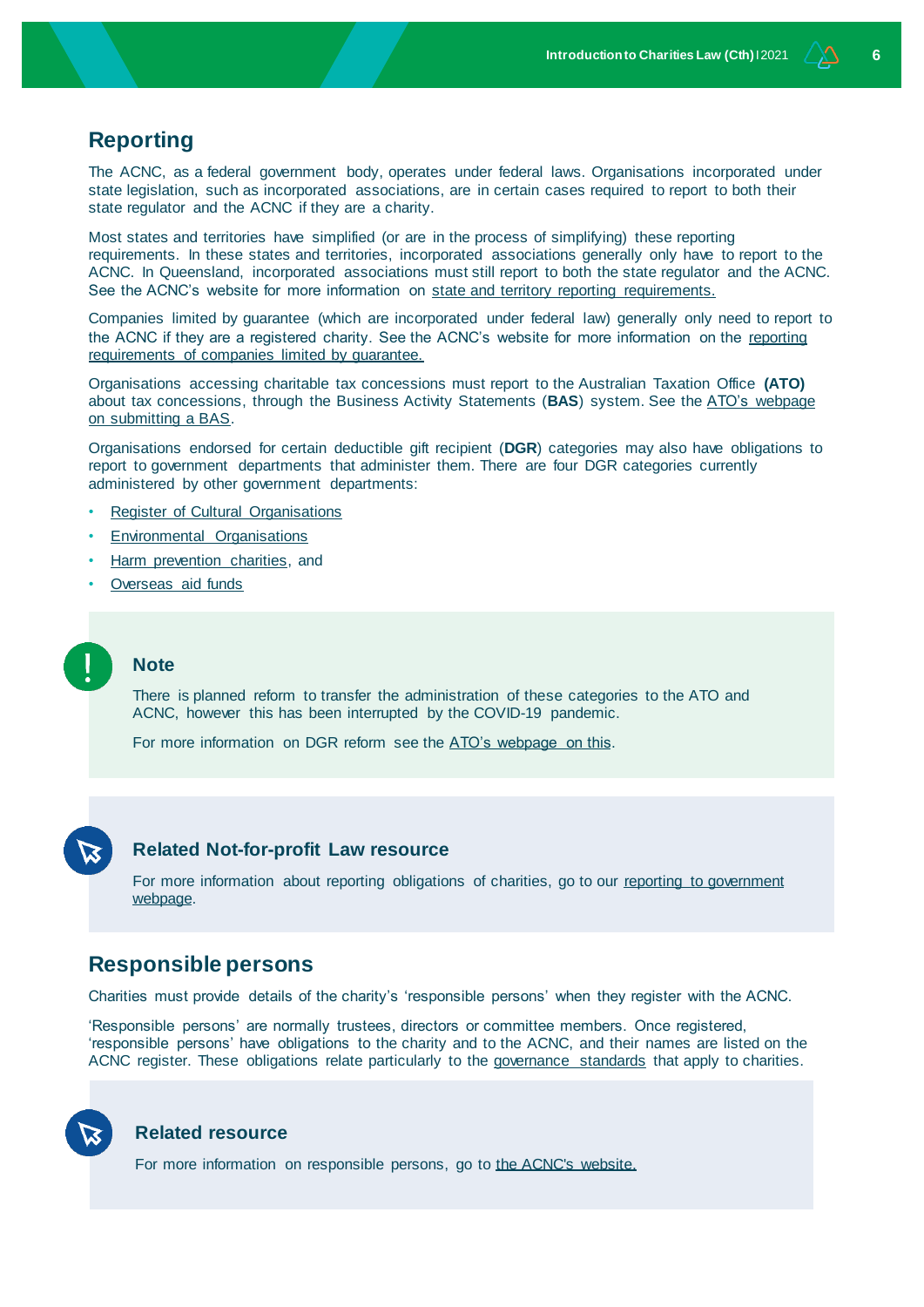## **Tax concessions**

A number of tax concessions from federal and state governments are available. Many tax concessions require an applicant organisation to be registered as a charity with the ACNC (although some concessions are available to certain not-for-profits).

But a charity doesn't have to be registered with the ACNC to access state government tax concessions (for example, exemption from land tax). Not every charity qualifies for every concession. Many charitable tax concessions require that an organisation meets certain requirements in addition to being registered with the ACNC.

It can be helpful to engage an accountant with expertise in the not-for-profit sector to help you work out what tax concessions are available to your organisation.

## **Related resources**

Our [tax webpages](http://www.nfplaw.org.au/tax) explain the different concessions and eligibility in more detail.

Also see the [ATO webpage on tax exemptions for charities.](https://www.ato.gov.au/Non-profit/Getting-started/What-tax-concessions-are-available-/)

The ACNC decides if your organisation qualifies for registration as a charity, but the ATO decides if your organisation qualifies for federal tax concessions.

If your organisation is registering for the first time, you can submit one application to the ACNC that includes an application for tax concessions, which the ACNC will pass to the ATO. If you are already registered with the ACNC, you can apply for tax concessions directly to the ATO at any time.

#### **Note**

Not-for-profit organisations that are not registered charities may still be eligible for tax exemptions.

Examples of common tax concessions or exemptions include:

- income tax exemption if an organisation qualifies, it is exempt from income tax and doesn't have to lodge income tax returns
- fringe benefits tax (**FBT**) exemption and rebates some charities can be exempt from paying FBT, or receive a rebate of 49% of the gross FBT payable (subject to a threshold)
- GST concessions registered charities can be eligible to receive GST concessions, and
- deductible gift recipient status: some registered charities can be endorsed by the ATO as deductible gift recipients (**DGR**), which means donors to the organisation can claim income tax deductions for their gifts or donations



#### **Note**

While registering as a charity is generally not a difficult process, getting access to charitable tax concessions can be a more difficult and lengthy process – in particular applying for deductible gift recipient endorsement.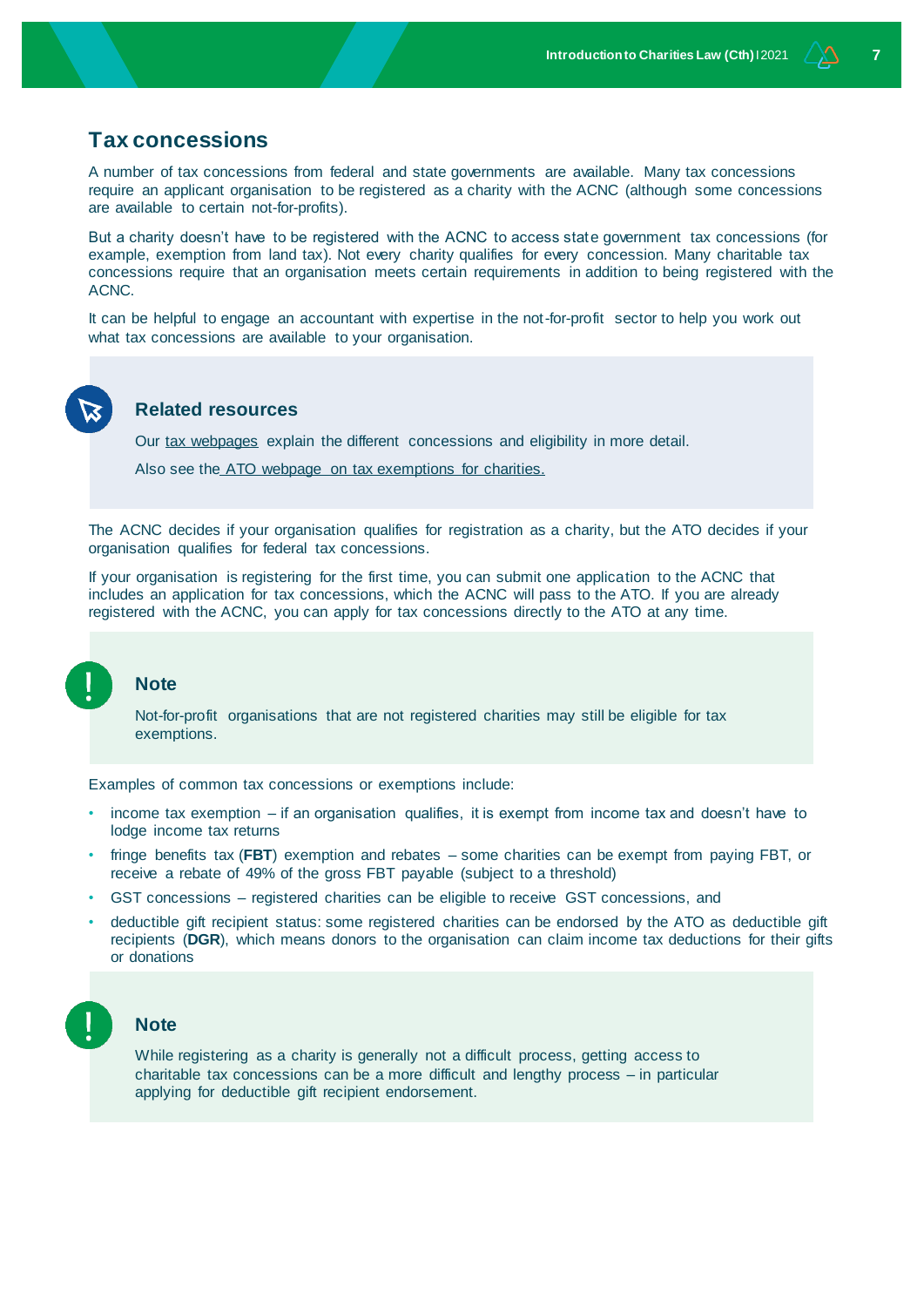## **Should your organisation register as a charity?**

Consider whether to register your organisation as a charity with the ACNC carefully. Even if your organisation qualifies as a charity, the benefits of registration might not outweigh the obligations that come with being a registered charity. In these circumstances, you may choose not to register your organisation as a charity.

Registration as a charity is often required before an organisation can access charitable tax concessions (as discussed above). And there are other benefits to registering as a charity, such as being listed on the public register of charities, which can improve public trust and confidence in your organisation.

In general, extra reporting obligations come with registration as a charity. However, for companies limited by guarantee registered as charities, reporting is less complex once registered with the ACNC.

Things to consider include:

- whether your organisation meets the definition of a charity and fits within one of the 14 charitable subtypes
- whether the benefits of charity registration are important to its operation, and
- whether your organisation will be able to comply with charity reporting (and other) obligations

| <b>Benefits</b>                                                                                                                                                                                                         | <b>Additional obligations</b>                                                                                                                                                                                                                       |
|-------------------------------------------------------------------------------------------------------------------------------------------------------------------------------------------------------------------------|-----------------------------------------------------------------------------------------------------------------------------------------------------------------------------------------------------------------------------------------------------|
| Access to more tax concessions, and therefore access to<br>incentives and, in some cases, extra funding (some<br>funders can only provide grants to DGRs)                                                               | State incorporated structures like incorporated<br>associations and trusts not previously required to report<br>may have extra or duplicated reporting obligations<br>(although there have been significant efforts to reduce<br>these obligations) |
| Reputation and standing in the community (due to being<br>listed on the public register, and being required to comply<br>with ACNC governance standards) and ability to use the<br>ACNC charity 'tick' logo (see below) | Requirement to comply with the ACNC's governance<br>standards                                                                                                                                                                                       |
| Simpler reporting for companies limited by quarantee                                                                                                                                                                    | Need for 'responsible persons' and listing on public<br>register of 'responsible persons'                                                                                                                                                           |

## **What must a charity do to keep its registration?**

## **Reporting and notification**

Charities must report to the ACNC each year. The type of report that a charity must submit depends on the charity's size. The ACNC website has [guidance on working out the size of your charity.](https://www.acnc.gov.au/tools/topic-guides/charity-size)

## **Note**

ACNC charity size is decided by income:

- **Small charity** annual revenue is less than \$250,000 (note: less than \$500,000 from 2022 reporting period)
- **Medium charity** annual revenue is \$250,000 or more, but less than \$1 million (note: \$500,000 to \$2,999,999 from 2022 reporting period)
- **Large charity** annual revenue is \$1 million or more (note: \$3 million or more from 2022 reporting period)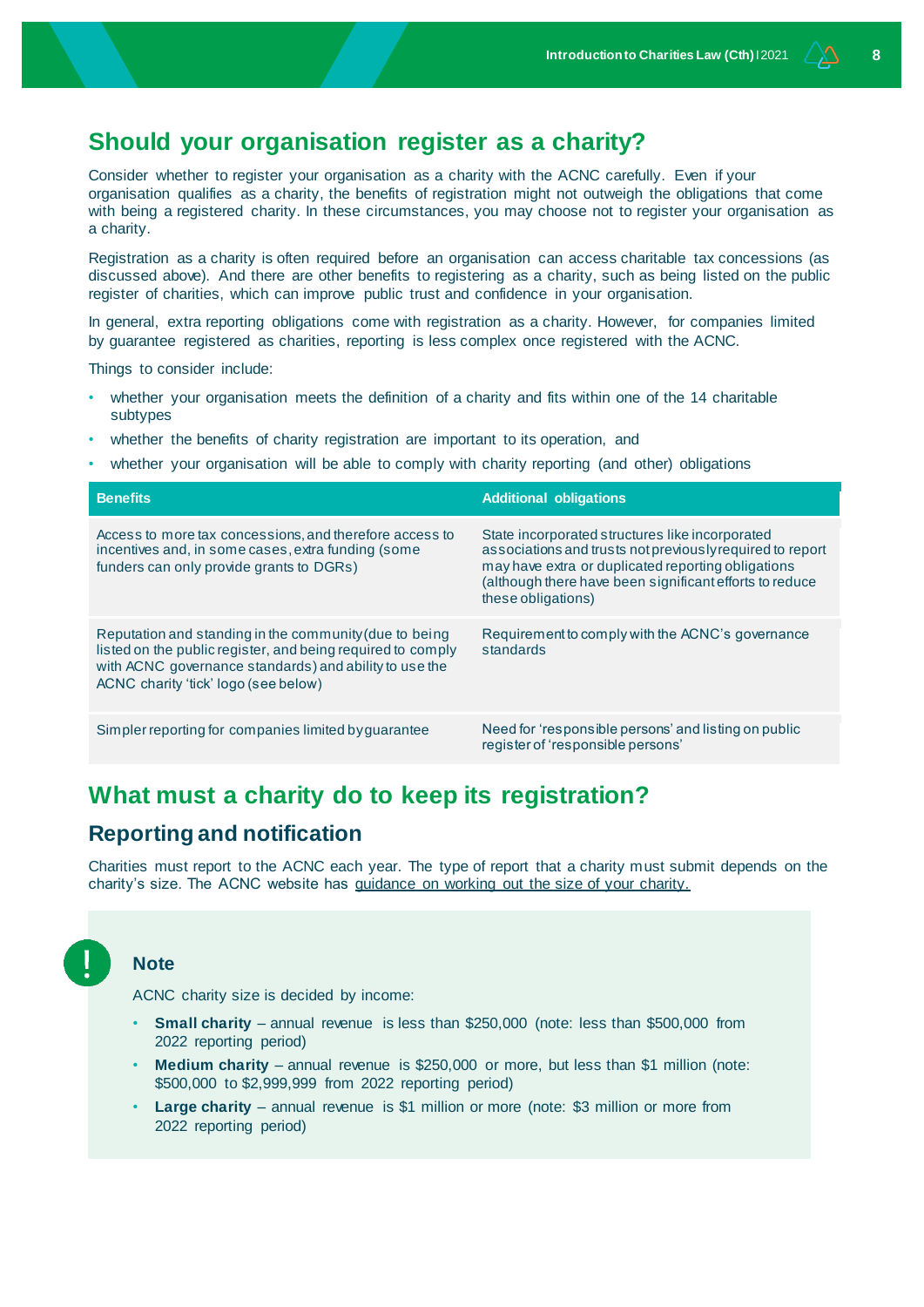**Small charities** must submit an Annual Information Statement **(AIS)** once a year, and can submit an annual financial report if they choose (this doesn't have to be audited).

**Medium charities** must submit an AIS and a financial report that is either reviewed or audited.

**Large charities** must submit an AIS and an audited financial report.



#### **Related resources**

See the ACNC website for information about [reporting annually to the ACNC,](https://www.acnc.gov.au/for-charities/manage-your-charity/obligations-acnc/reporting-annually-acnc) reviewing and [auditing financial reports](https://www.acnc.gov.au/for-charities/manage-your-charity/obligations-acnc/reporting-annually-acnc/reviewing-and-auditing-financial-reports) and [annual financial reports.](https://www.acnc.gov.au/for-charities/manage-your-charity/obligations-acnc/reporting-annually-acnc/annual-financial-reports)

Charities also need to notify the ACNC when certain things change, including:

- the charity's legal name
- the address for service (where legal documents can be sent)
- the 'responsible persons' (people who are members of your charity's governing body including directors or committee members, or its trustees), and

• the governing documents (such as its constitution, rules or trust deed)

Charities must notify the ACNC as soon as they reasonably can but no later than:

- 28 days (for medium and large charities), or
- 60 days (for small charities)

Administrative penalties may apply for failing to notify the ACNC.

To notify the ACNC of most changes, log in to the [Charity Portal](https://login.microsoftonline.com/te/acncauth.onmicrosoft.com/b2c_1_acnc_signuppolicy/oauth2/v2.0/authorize?client_id=f059987a-32a8-4f9e-aa81-290705556c03&redirect_uri=https%3A%2F%2Fcharity.acnc.gov.au%2F&response_type=id_token&scope=openid&state=OpenIdConnect.AuthenticationProperties%3DZzDa6RUyvuMSb3wjeWj9eUYFQjpND5pWjvd-GtXWR_0O5WkNE4yAvSoeyU7aUCi5szpiwDR7E1j5438I3KBuwQPztLhOwgnukm5VyZjAhjC1VQy2cFd011mQNWBMNjBsni4GaKPVtfJp7UtOE7ptc_-MC-b-EeakxPbP0oyH5m84KJYKyETozjZ2zi9FVZZZKh_5Lk2djN8vp-xVKOxT5fN2eVsjjKMWkoo6sS2ypWrgSCxUiXwpJol2W44Z127qA-oKQcGaLQbfltRpAa7Wn9XNH2HQHa0GYqM7yZXdjv4&response_mode=form_post&nonce=637747081842490057.Y2E1ZDg4MjItNDlkYi00MzhiLTlmMjUtNWZhNzExYTZhMWU3MTBkYTlkMmYtMGU4OS00MzdjLTgzYjktNWY1OTY4YzRhMjkw&ui_locales=en-US&x-client-SKU=ID_NET461&x-client-ver=5.3.0.0) and submit the appropriate online form.

## **Governance standards**

The ACNC has six governance standards, which are a set of minimum requirements for governance of registered charities.

A charity must meet the governance standards when it applies to the ACNC for registration and must continue to meet the governance standards to keep its registration.

The governance standards apply to all charities, except for 'basic religious charities'.

#### **The six governance standards are:**

| <b>Standard 1</b> | Purposes and not-for-profit nature<br>Charities must be not-for-profit and work towards their charitable purposes. They must be<br>able to demonstrate this and provide information about their purposes to the public.                       |
|-------------------|-----------------------------------------------------------------------------------------------------------------------------------------------------------------------------------------------------------------------------------------------|
| <b>Standard 2</b> | <b>Accountability to members</b><br>Charities that have members must take reasonable steps to be accountable to the ir<br>members and provide their members with adequate opportunity to raise concerns about<br>how the charity is governed. |
| <b>Standard 3</b> | <b>Compliance with Australian laws</b><br>Charities must not commit a serious offence (such as fraud) under any Australian law or<br>breach a law that may result in a penalty of 60 penalty units (currently \$12,600) or more.              |
| <b>Standard 4</b> | <b>Suitability of Responsible Persons</b><br>Charities must take reasonable steps to be satisfied that their 'responsible persons' (such<br>as board or committee members or trustees or directors) are not disqualified from                 |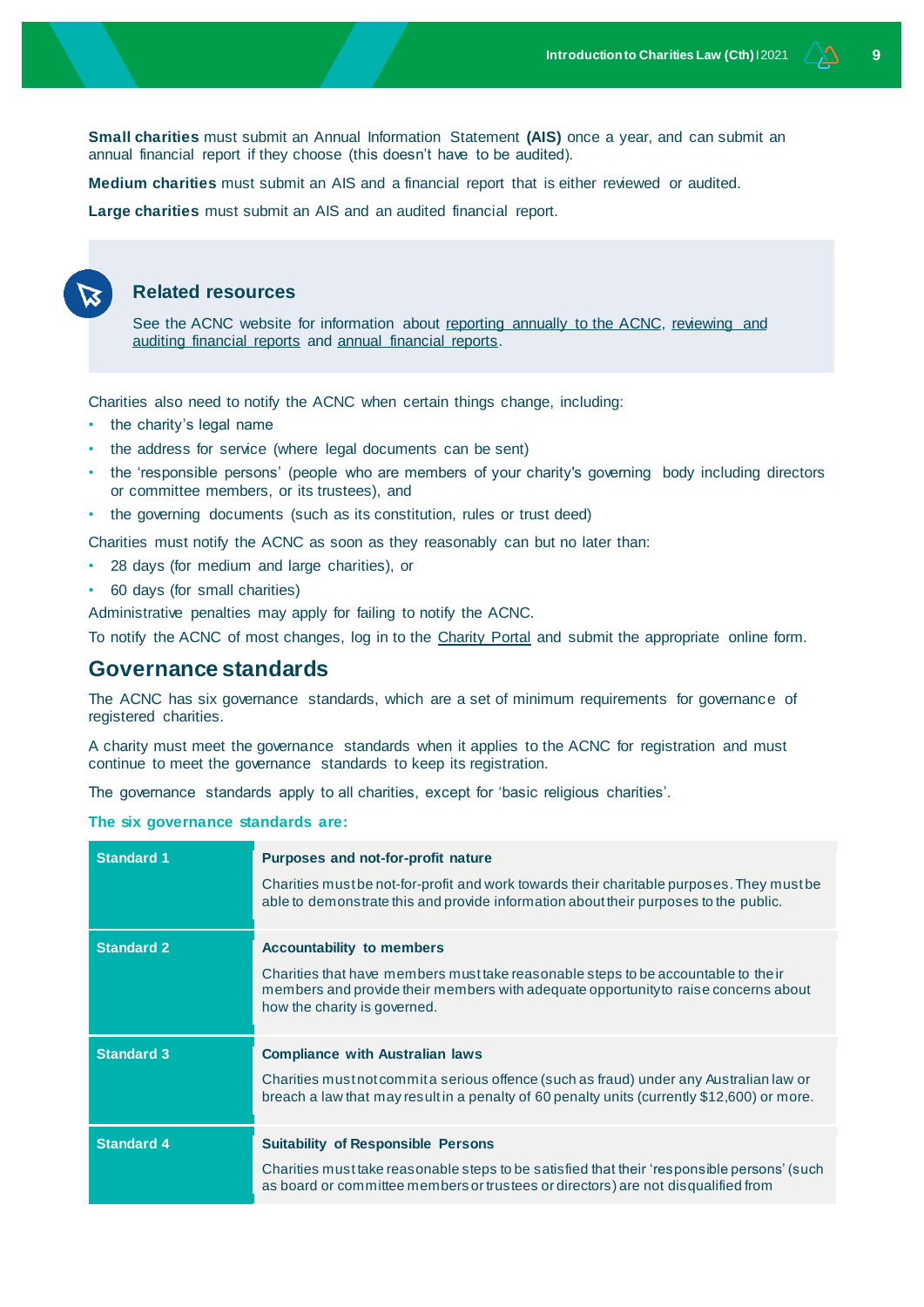|                   | managing a corporation under the <i>Corporations Act 2001</i> (Cth) or disqualified by the<br>ACNC Commissioner from being a 'reasonable person' of a registered charity.<br>Charities must take reasonable steps to remove a responsible person who does not meet<br>these requirements. Charities should ensure that their 'responsible persons' sign a<br>declaration relating to disqualifying offences.                                                                                                                                                                                                                                                                                                                                                                                  |
|-------------------|-----------------------------------------------------------------------------------------------------------------------------------------------------------------------------------------------------------------------------------------------------------------------------------------------------------------------------------------------------------------------------------------------------------------------------------------------------------------------------------------------------------------------------------------------------------------------------------------------------------------------------------------------------------------------------------------------------------------------------------------------------------------------------------------------|
| <b>Standard 5</b> | <b>Duties of Responsible Persons</b><br>Charities must take reasonable steps to make sure that 'responsible persons' understand<br>and carry out the duties set out in this standard. These duties are:<br>the duty to act with reasonable care and diligence<br>the duty to act honestly in the best interests of the charity and for its charitable<br>purposes<br>the duty not to misuse their position as a responsible person<br>the duty not to misuse information they gain in their role as a 'responsible person'<br>$\bullet$<br>the duty to disclose conflicts of interests<br>$\bullet$<br>the duty to make sure the financial affairs of the charity are managed responsibly, and<br>$\bullet$<br>the duty not to allow the charity to operate while it's insolvent<br>$\bullet$ |
| <b>Standard 6</b> | Maintaining and enhancing public trust and confidence in the Australian not-for-<br>profit sector<br>A charity must take reasonable steps to become a participating non-government institution<br>if the charity is, or is likely to be, identified as being involved in the abuse of a person<br>either:<br>in an application for redress made under section 19 of the National Redress Scheme<br>$\bullet$<br>for Institutional Child Sexual Abuse Act 2018 (Cth) (Redress Act); or<br>in information given in response to a request from the National Redress scheme<br>$\bullet$<br>Operator (Secretary of the Department of Social Services) under section 24 or 25 of<br>the Redress Act.                                                                                               |

## **Related resources**

For more information, see our [Duties Guide](https://www.nfplaw.org.au/governance) and the ACNC's [Governance for Good Guide.](https://www.acnc.gov.au/tools/guides/governance-for-good-acncs-guide-for-charity-board-members)



Although the governance standards apply to the 'responsible persons' (such as directors, trustees, committee members or board members), it's the charity itself that is responsible for taking reasonable steps to make sure it's 'responsible persons' are complying with the governance standards.

## **External conduct standards**

The [external conduct standards](https://www.acnc.gov.au/for-charities/manage-your-charity/governance-hub/acnc-external-conduct-standards) are a set of minimum standards that regulate registered charities that 'operate outside Australia' (which includes charities that send money or participate in activities overseas).

Like the governance standards, charities must comply with these external conduct standards to be registered, and remain registered, with the ACNC. Unlike the governance standards, basic religious charities are not exempt from the external conduct standards.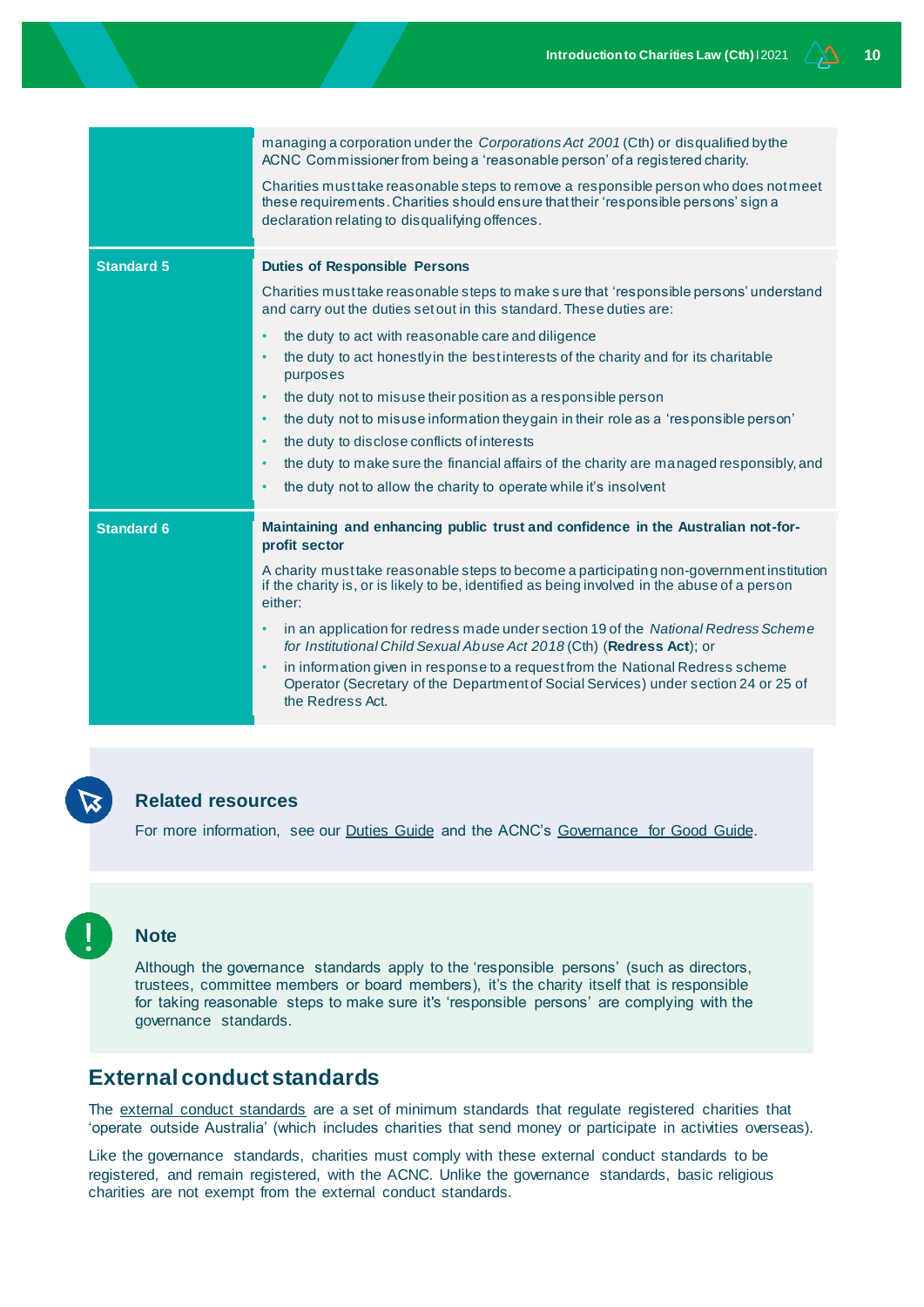## **Summary of key obligations for maintaining registration**

| <b>Key obligations for charities</b>                                                                                                                                     |
|--------------------------------------------------------------------------------------------------------------------------------------------------------------------------|
| Make sure the purposes and activities of the charity are and remain for charitable purposes according to<br>the Charities Act                                            |
| Notify the ACNC of changes to your organisation, such as your organisation's legal name, address for<br>service, directors or committee members, and governing documents |
| Keep records, including financial and operational records                                                                                                                |
| Comply with all the ACNC's reporting requirements                                                                                                                        |
| Continue to comply with the governance standards (and external conduct standards if applicable)                                                                          |



## **Related resources**

For more information on the ongoing obligations of charities, see th[e ACNC's website,](https://www.acnc.gov.au/) and our [charities reporting page.](http://www.nfplaw.org.au/charityreporting)

## **How do you register as a charity?**

To qualify to be registered by the ACNC as a charity, your organisation must meet the definition of charity in the Charities Act and have an Australian Business Number (**ABN**).

You can complete and lodge your application online on [the ACNC's website.](https://www.acnc.gov.au/for-charities/start-charity/apply)



#### **Tip**

The ACNC has a [registration](https://www.acnc.gov.au/for-charities/start-charity/apply/application-checklist) checklist, and [application guide](https://www.acnc.gov.au/for-charities/start-charity/apply) to help you prepare for the application process.

## **The ACNC registered charity tick**

The ACNC encourages use of the ['registered charity tick',](https://www.acnc.gov.au/charity/tick-charity-registration) to give registered charities a simple way to display their charity registration status and give donors confidence they are giving to a registered and regulated charity.

The tick may only be used in accordance with the terms and conditions, which must be agreed to by the charity before its use. The tick is available for download on th[e ACNC charity portal.](https://charity.acnc.gov.au/)

Charities may use the registered charity tick on their website, at events, on their social media accounts, letterheads and other marketing materials. Where it is displayed electronically, it should be hyperlinked to the charity's listing on the Charity Register.